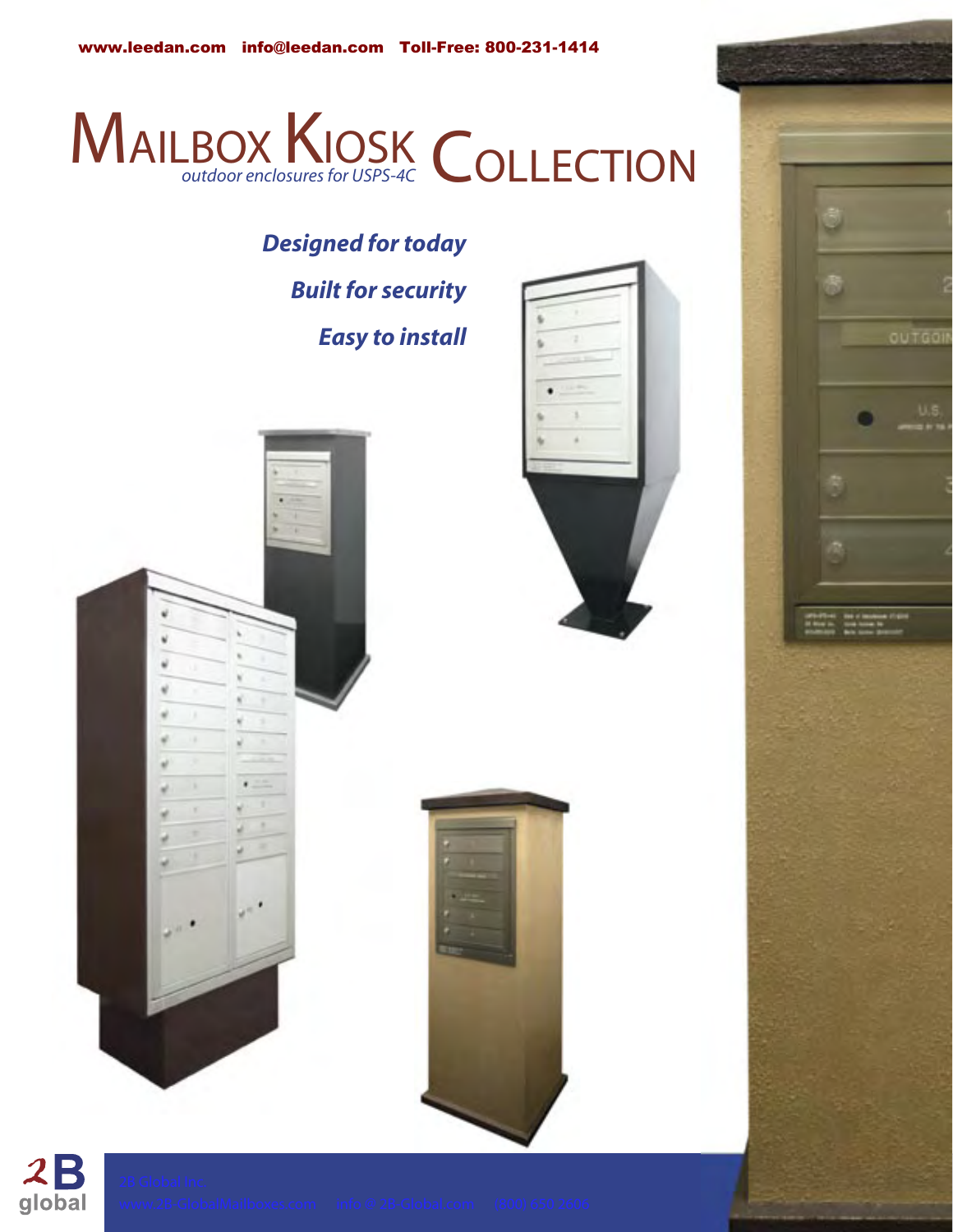



Well engineered, securely built, and simple to install that's 2B-Global.

# **Structurally Engineered for Safety & Durability**

Our mailbox kiosks are made of heavy gauge steel, which has four times the tensile strength of aluminum panels (grade 1100) and two times the tensile strength of aluminum extrusions (grade 6063-T6), thus making it more resistant to bending, flexing, breaking, and denting.

**Concealed Fasteners**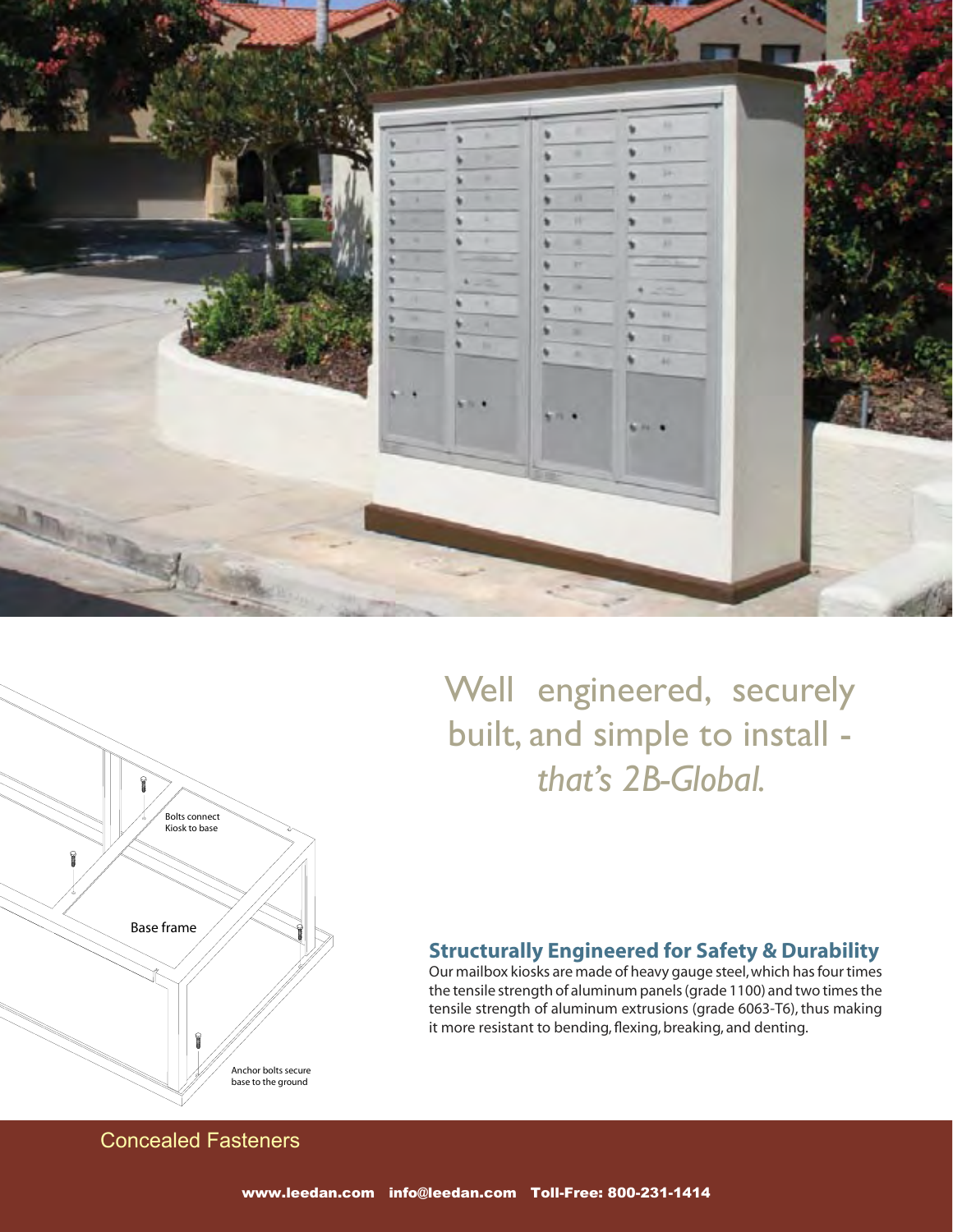

2B Global's new Mailbox Kiosk Collection provides outdoor enclosures for their entire line of USPS-4C horizontal mailboxes. Featuring four distinctive styles, the mailbox kiosks compliment any architectural style.

#### **USPS-4C**

Outdoor solutions for 2B Global 's line of horizontal 4C mailboxes.

## **Designs**

Four distinctive designs to compliment any architectural style.

#### **Finish**

Available in textured stucco, enamel paint, or Autocolor 2K.

# **Colors**

Available in four standard color combinations. The Mailbox Kiosk Collection can also be painted on-site to match any color scheme.

# **Consistent Quality**

Pre-fabricated kiosks provide consistent quality everytime.

## **Easy Installation**

Four masonry anchors to secure the base to the ground. Four bolts to attach the kiosk to the base. Four screws to install the mailbox cabinet to the kiosk.

#### **Security**

All fasteners are concealed for security.\*

#### **Corrosion Resistant**

All non-stainless steel panels are electro-coated with corrosion resistant primer used in the automobile industry. Our coating plant (Eisenmann from Germany) uses Cathodic Electrode Deposition (CED) technology to ensure that the steel panels are protected against severe weather condition. We use only high quality primer from PPG USA.

#### **Warranty**

Our Mailbox Kiosks come with a five (5) years limited warranty against corrosion (perforation under normal use only) and manufacturing defects.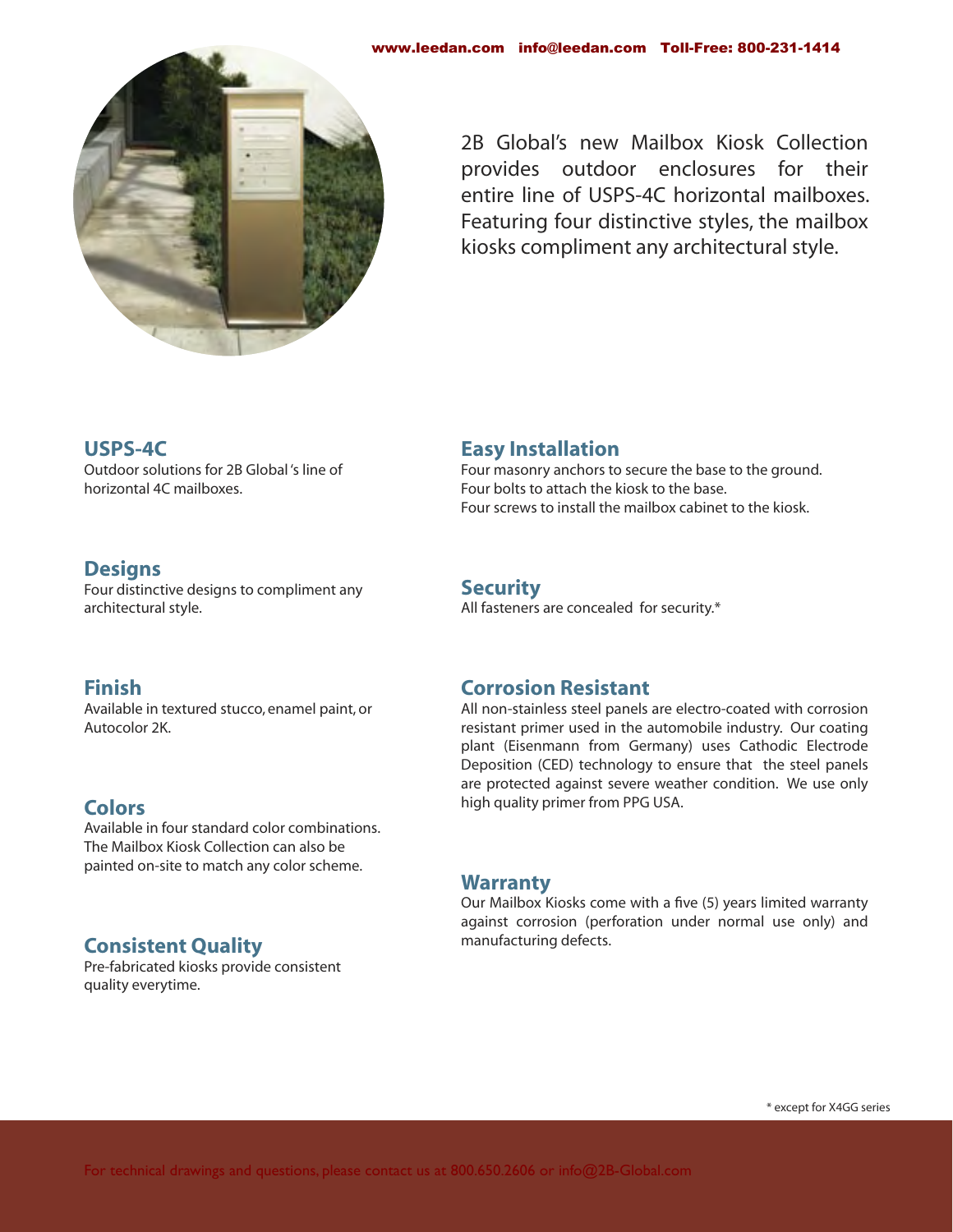

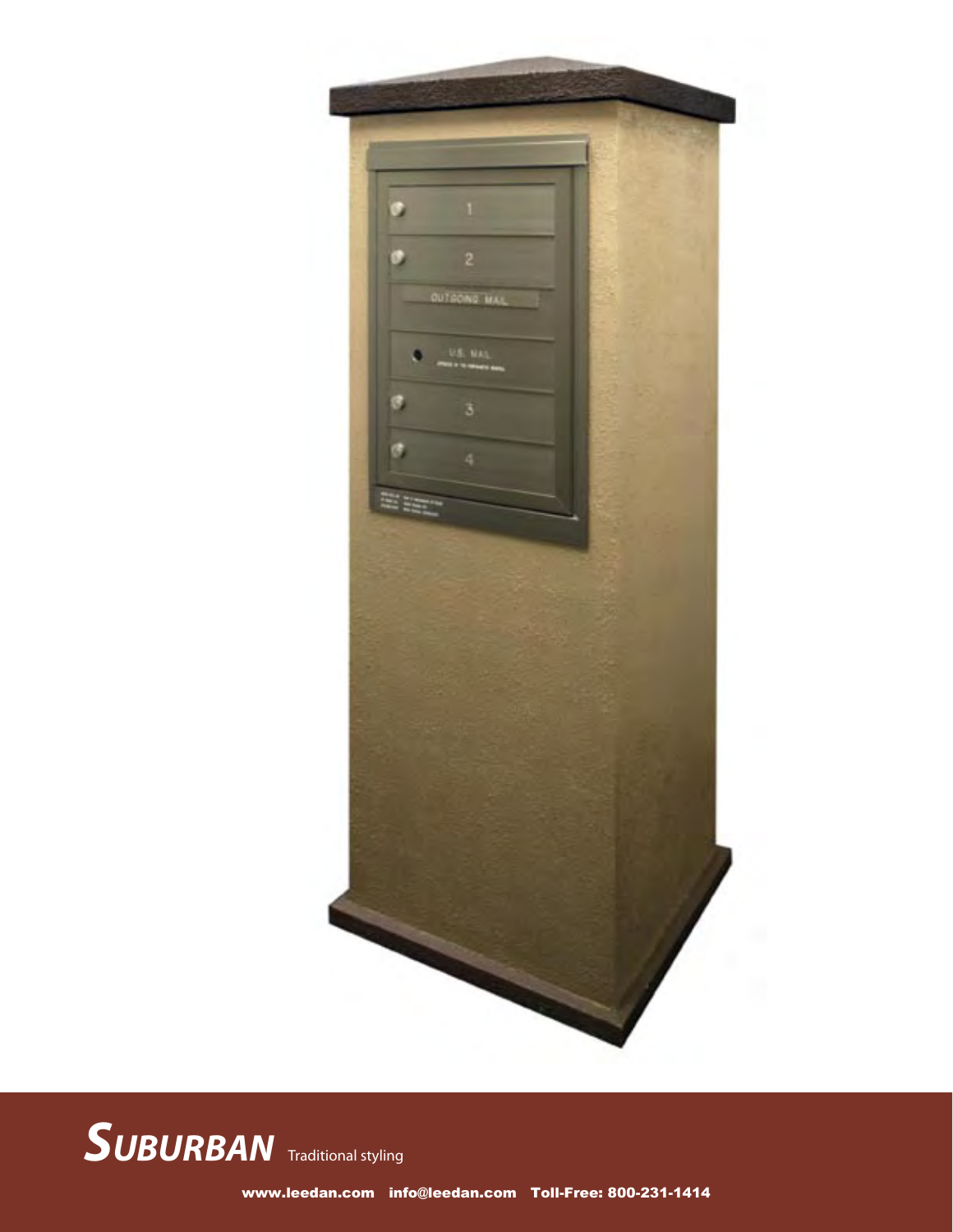#### www.leedan.com info@leedan.com Toll-Free: 800-231-1414





**Finish: Stucco**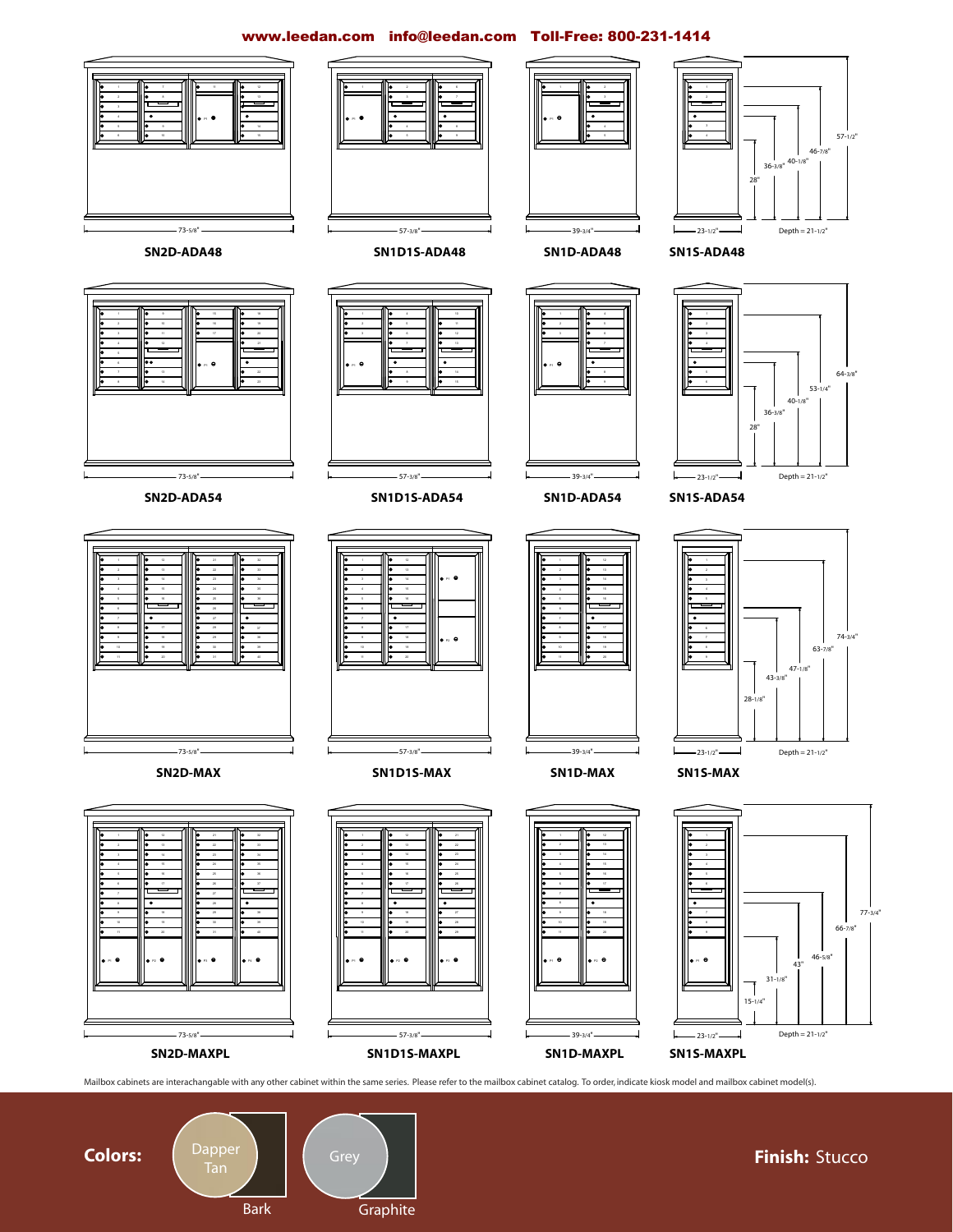

COMPACT Cost effective alternative to outdoor cluster mailboxes.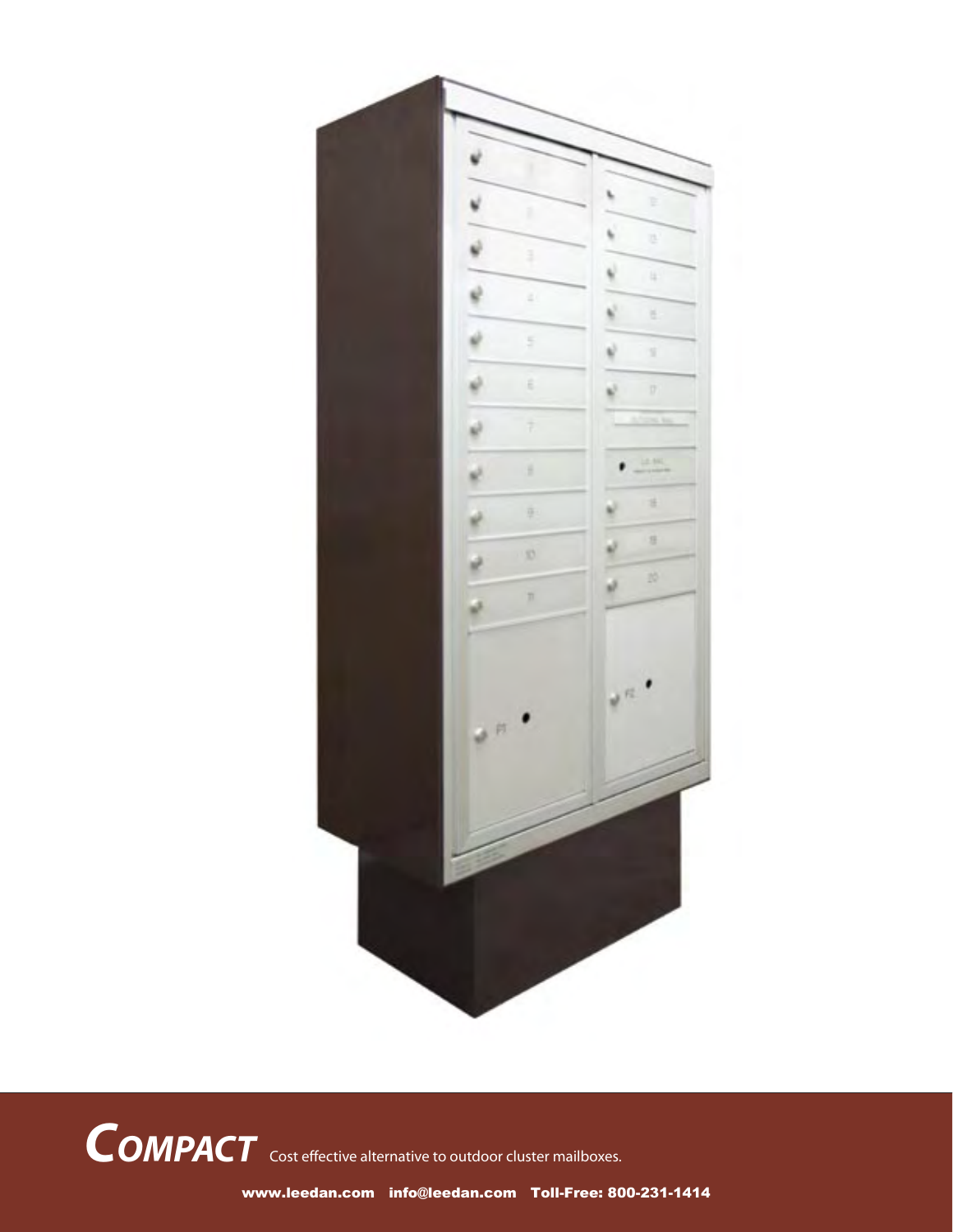#### www.leedan.com info@leedan.com Toll-Free: 800-231-1414

**Kiosk Model** 





**CT1D-MAXPL** 



**Base Model** 



#### Back-To-Back View

| Front<br>CT1D-MAXPL | Front<br>CT1D-MAXPL | Front<br>CT1D-MAXPL | Front<br>$CT1S-$<br>MAXPL | Front<br>CT1D-MAXPL | Front<br>CT1S-<br>MAXPL   |
|---------------------|---------------------|---------------------|---------------------------|---------------------|---------------------------|
| CT1D-MAXPL<br>Front | CT1D-MAXPL<br>Front | CT1D-MAXPL<br>Front | $CT1S-$<br>MAXPL<br>Front | CT1D-MAXPL<br>Front | $CT1S-$<br>MAXPL<br>Front |

Mailbox cabinets are interachangable with any other cabinet within the same series. Please refer to the mailbox cabinet catalog. To order, indicate kiosk model, base model, and mailbox cabinet model(s).

**Colors:** 



Tan

Graphite

Finish: Stucco Enamel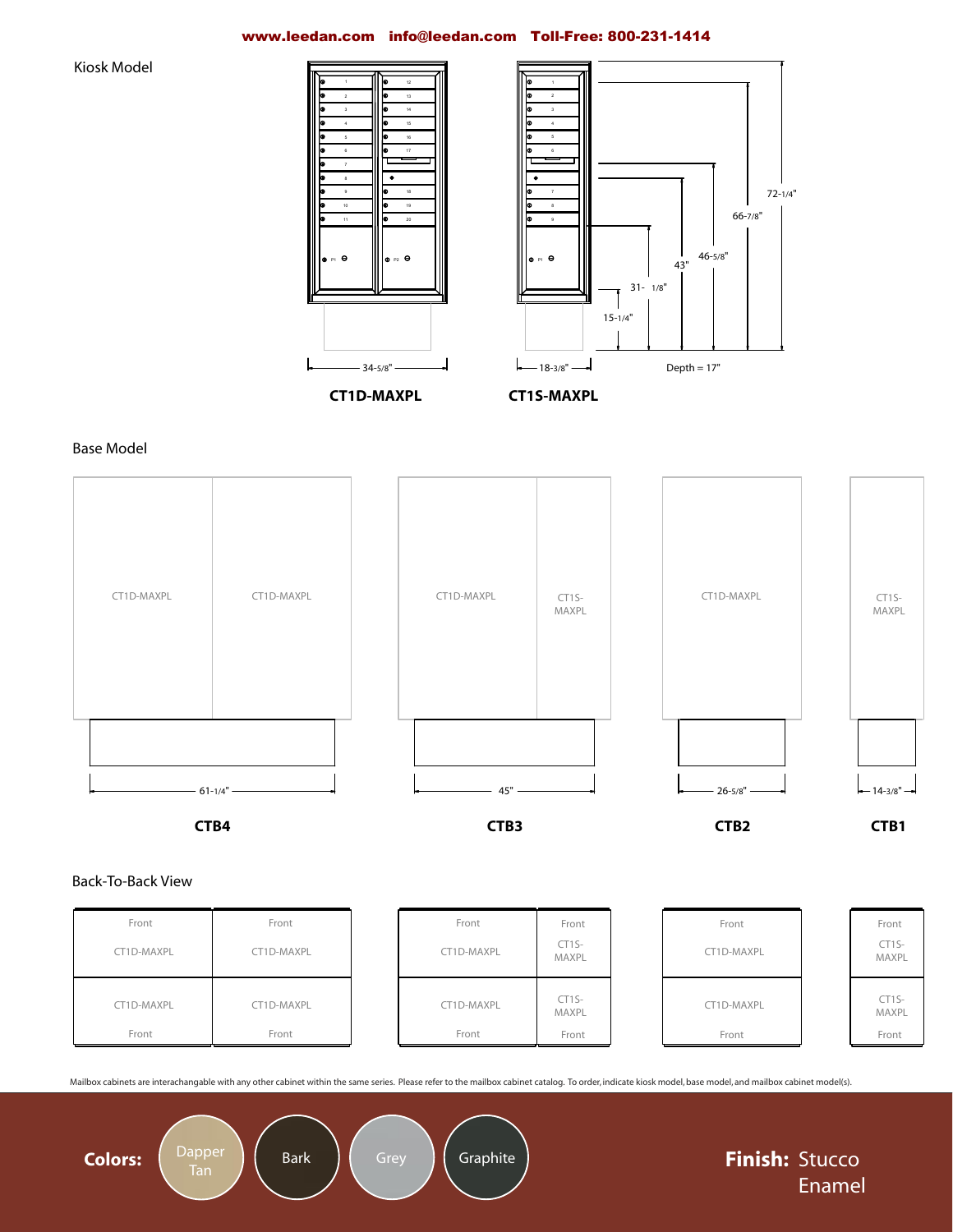

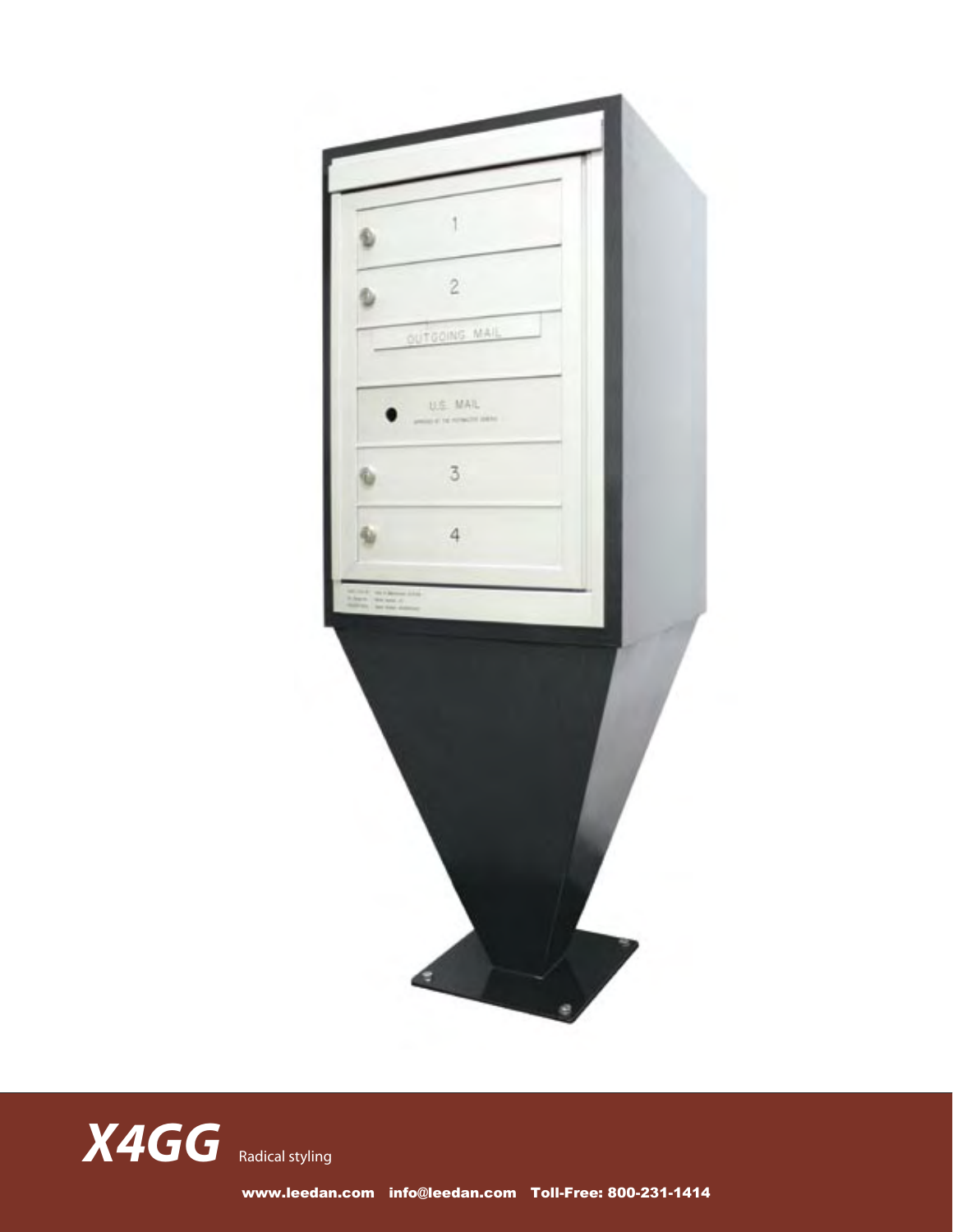



XG1D-ADA48

XG1S-ADA48





XG1D-ADA54

XG1S-ADA54





XG1D-MAX

XG1S-MAX





Mailbox cabinets are interachangable with any other cabinet within the same series. Please refer<br>to the mailbox cabinet catalog. To order, indicate kiosk model and mailbox cabinet model(s).

**Colors:** 

Bark

Graphite

# Finish: Autocolor 2K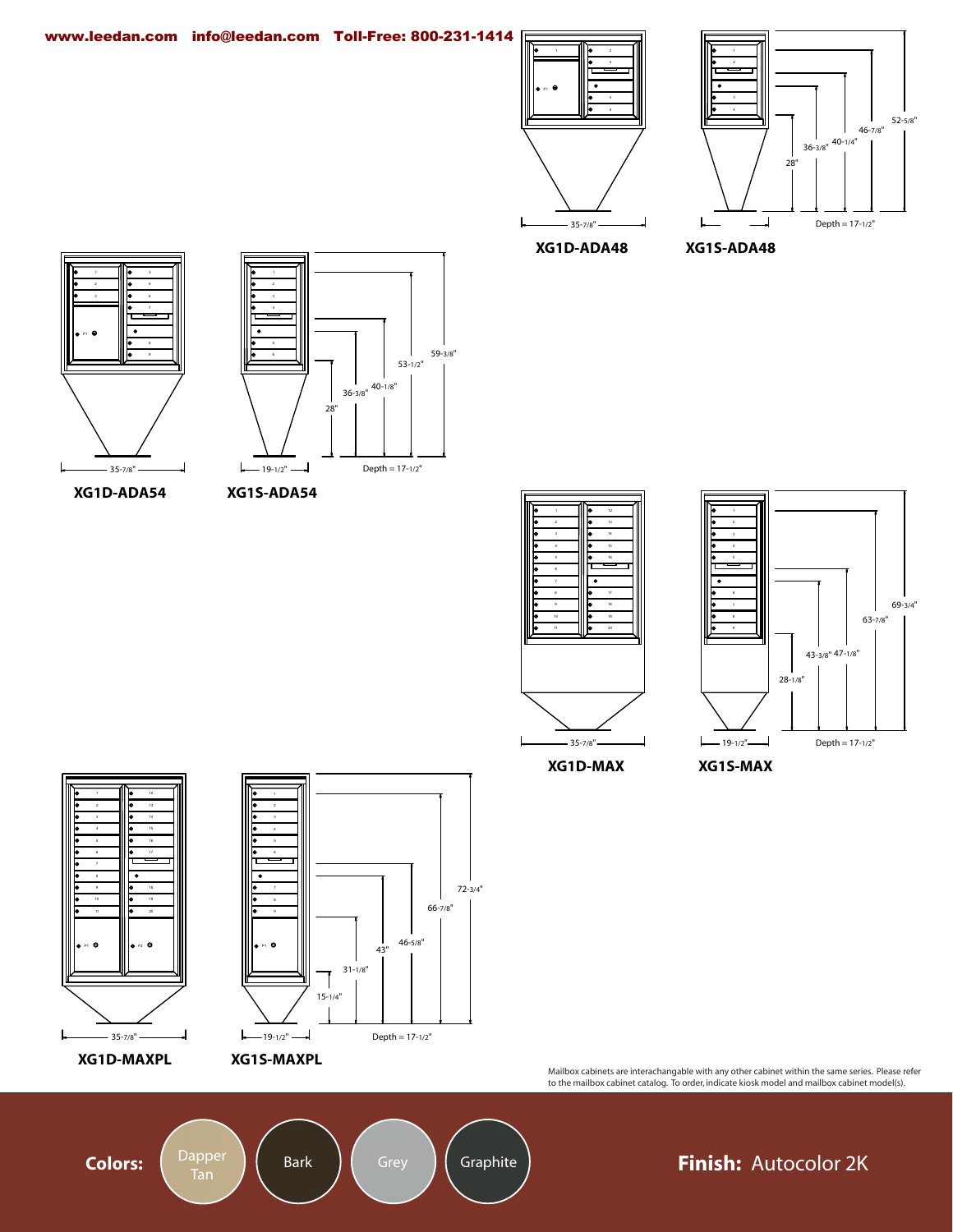



www.leedan.com info@leedan.com Toll-Free: 800-231-1414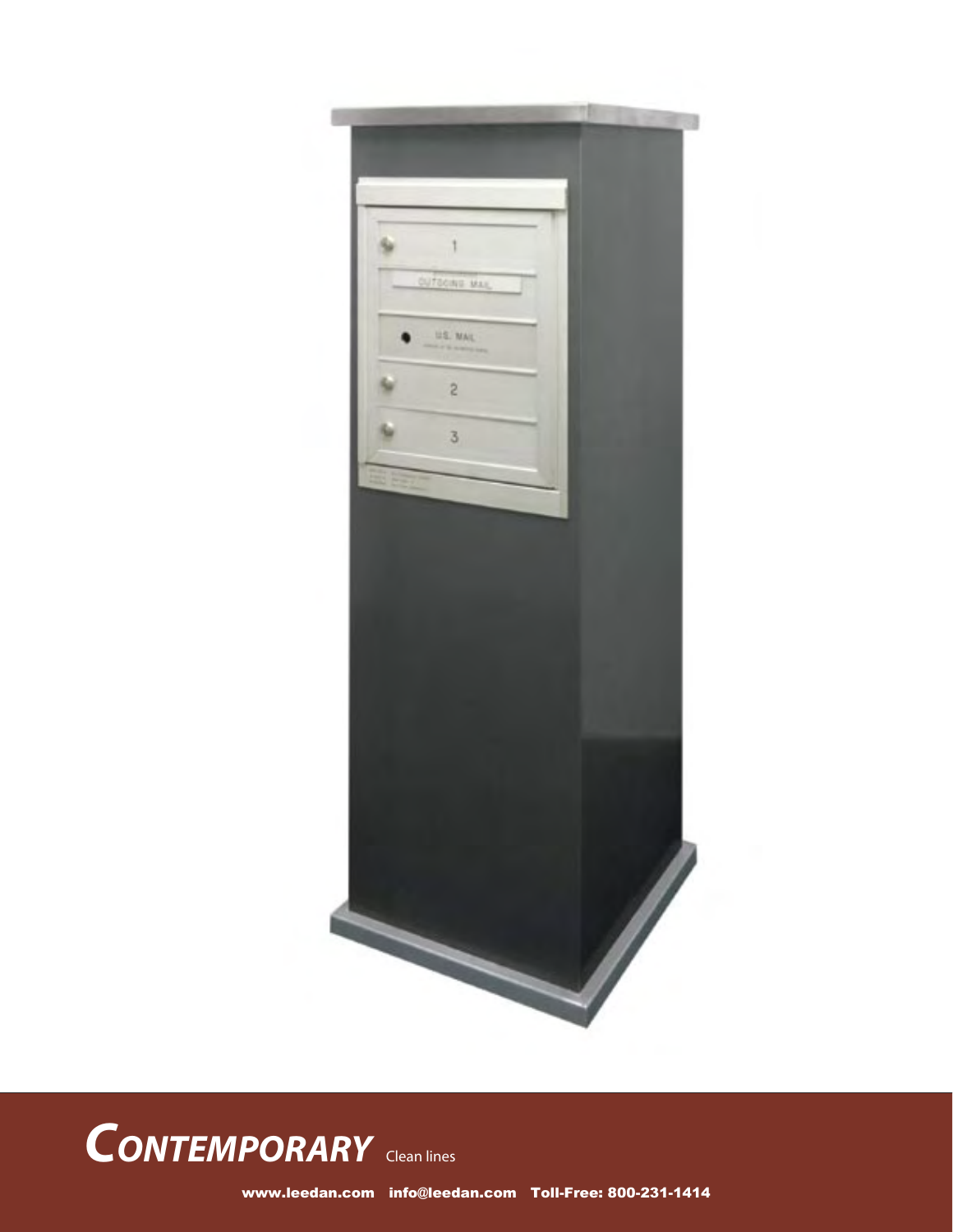

**Colors:** 

Dapper **Bark**  Graphite

Grey

## Finish: Autocolor 2K